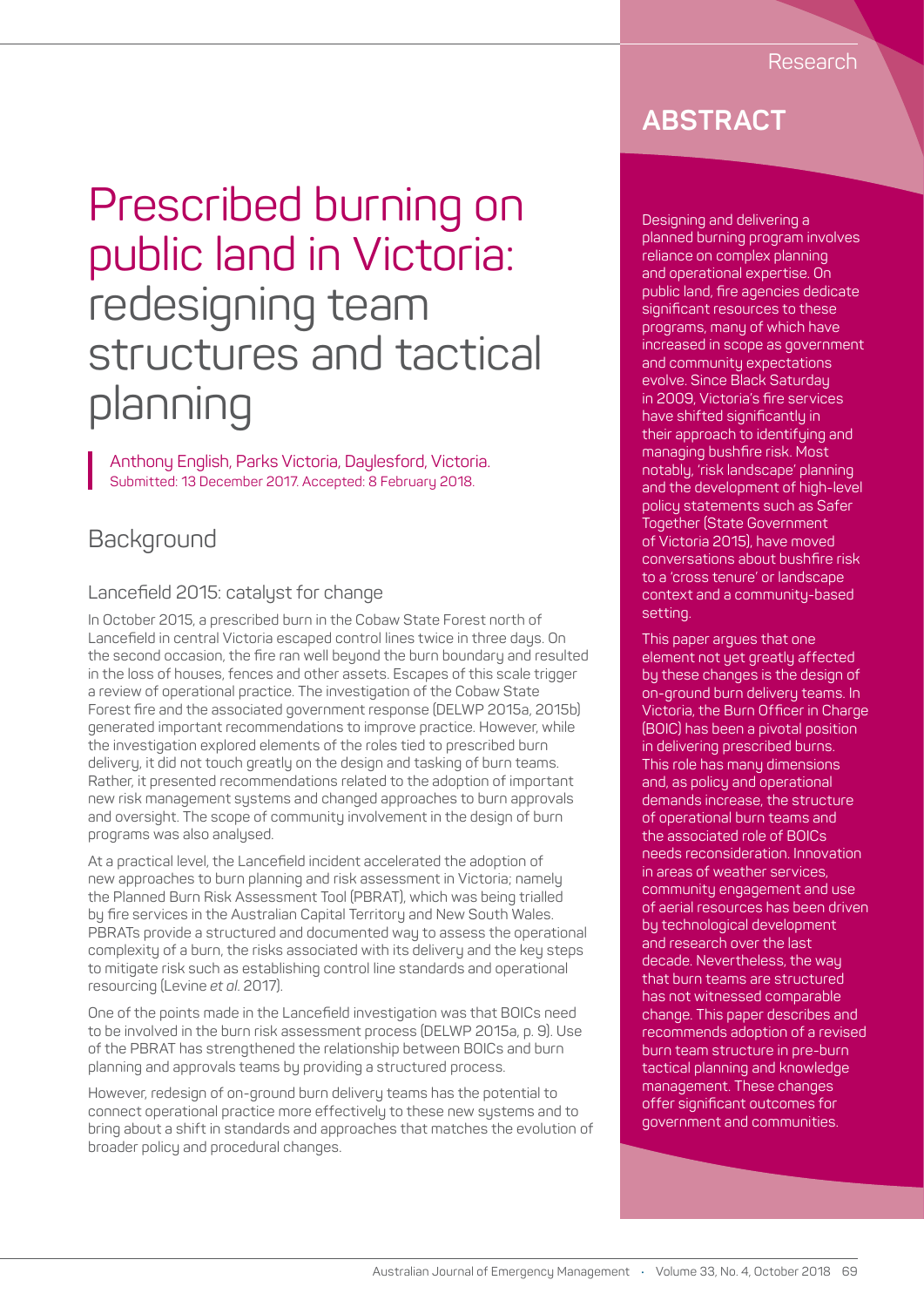

**Prescribed burn in the Wombat State Forest, Central Victoria, in 2018. Image: Anthony English**

# Operational complexity

The on-ground delivery of a prescribed burn is inherently complex. This creates an ongoing need to review how burns are managed and delivered. This complexity is not necessarily influenced by the size of the burn. A range of factors can shape complexity. As an example, planning a small burn adjacent to houses or other assets can present significant challenges that a BOIC, crew and overseeing Burn Controller must account for.

In any prescribed burn, multiple variables exist:

- **• Dynamic environmental factors**: weather, topography, fuel and smoke all interact in ways that can challenge expectations and require quick thinking by crews on the ground. Minor effects such as changes in relative humidity, the way that a gully system channels wind or the thickness of the canopy and associated shade can all influence fire behaviour and the outcome of a planned burn.
- **• Team dimension**: effective delivery of a burn relies on good team dynamics and clear tasking. The ways that crews and BOICs manage communication, fatigue and decision-making are influenced by team member attitudes and experience, as well as their ability to read and anticipate conditions and the effects of decisions on future outcomes. A BOIC may have to manage different crew behaviours or views within the team about how and how much fire should be applied during an operation. This challenge can be heightened if a BOIC is allocated a crew from out-of-area who may be unfamiliar with the fuel and vegetation types present in the burn area.
- **• Community**: this variable has many important elements. Depending on a burn's location, a BOIC may need to consider the effects on neighbours and manage the timing of operations to reduce

impacts on individuals, businesses and communities, especially from smoke. Burn windows can be dictated partly by the onset of events such as holiday periods, crop harvesting or community events. In some cases, crews and BOICs may need to deal with people who are concerned or frustrated about smoke or other risks of a planned burn. Burn operations may also involve management of traffic and road use.

- **• Environmental and land management objectives**: in most cases a burn plan will include objectives that have been developed by district burn planning teams. A BOIC will need to consider these when designing lighting patterns and when allocating resources to patrol.
- **• Complex and changing risk to crews and their safety**: there are good reasons why agencies emphasise that BOICs and crews use a Dynamic Risk Assessment approach before, during and after prescribed burns. Terrain, trees, smoke, powerlines, vehicle traffic, dehydration, variable crew experience, fatigue, poor communication or tasking and even comment from neighbours, can impact on crew safety and capacity to function well.

New risk analysis procedures such as the PBRAT system and the subsequent resourcing and planning that this analysis generates, represent an improved approach that, in part, helps to mitigate this complexity. The inherent quality of the leadership and direction displayed by BOICs is also critical in the successful delivery of a burn operation. Nevertheless, field operations are exposed to complex variables and this is a good reason to reassess how teams are structured. The picture painted here highlights the cognitive load borne by a BOIC during an operation. It is argued that the role of the BOIC needs to be supported by an effective burn team structure.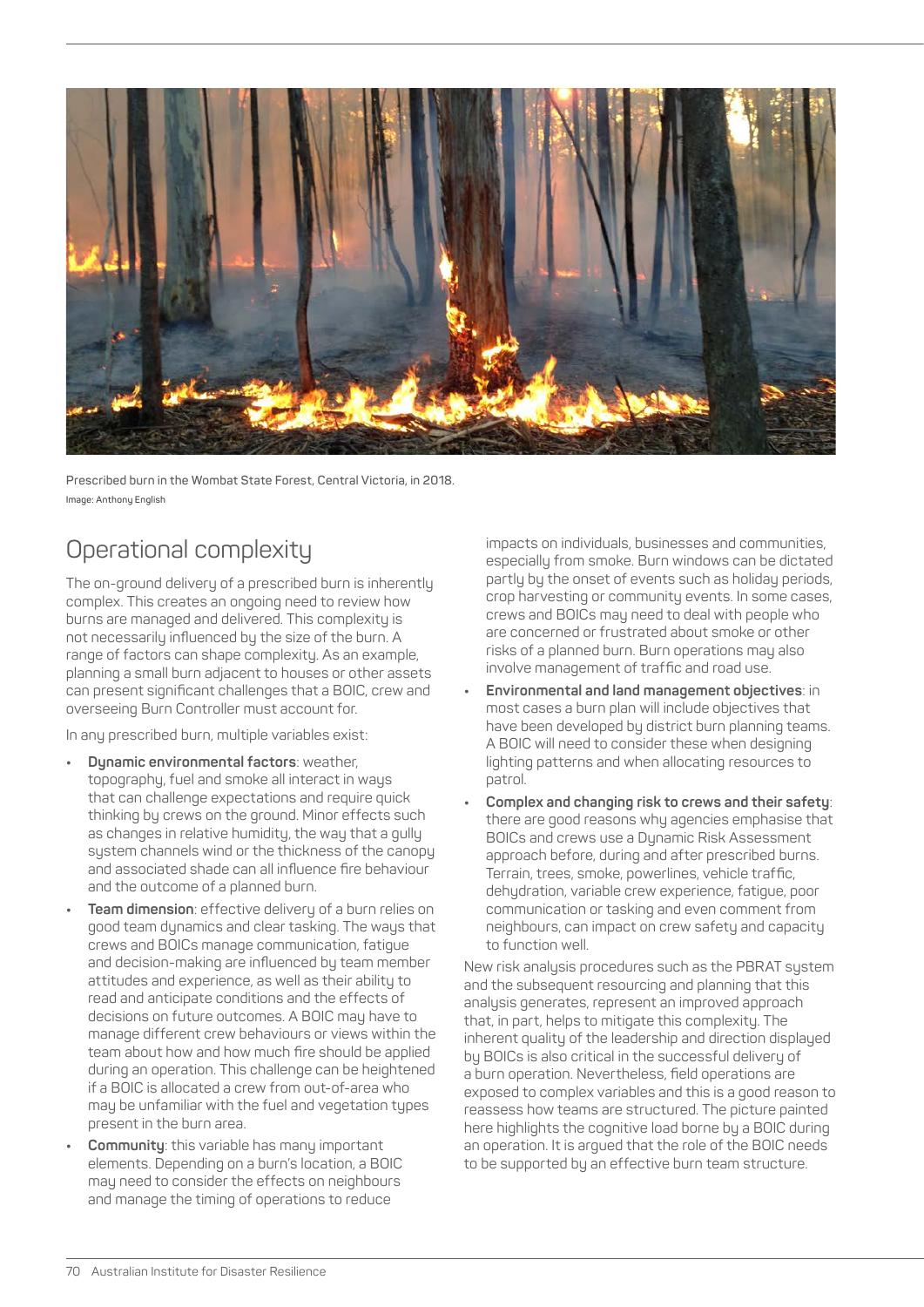#### Research

# Current practice in Victoria

The following information is drawn from the author's experience in central Victoria over more than a decade. While it does not necessarily reflect the variation that may exist across Victoria, it is illustrative of current practice.

The BOIC is fundamentally responsible for overall delivery and management of the burn once ignition occurs. This is emphasised in the most recent *Bushfire Management Manual* and associated *Joint Standard Operating Procedures (DELWP 2016).* The BOIC role in Victoria requires accreditation as an Operations Officer Level 1 and at least 15 days experience in leadership roles at prescribed burns (DELWP 2017). The formal role statement indicates that the BOIC is 'the person on the line responsible for the execution of all aspects involved with the planned burning operation' (DELWP 2017). While every burn operation is overseen by a Burns Controller who, in Victoria, must be an accredited Incident Controller, the BOIC is primarily responsible for decisionmaking and the adaptive management of resources and tactics on the ground.

Typically, the BOIC is responsible for allocating staff to the roles of lighting crew leaders and sector commanders on the day of the burn. BOICs tend to choose people they know who are accomplished in these roles and who communicate well.

A BOIC may appoint other roles on the day such as spotters to observe and document fire and smoke behaviour. Most BOICs will also appoint a support person or 'scribe' to assist with key tasks such as managing radios, maintaining a log and taking weather and fuel moisture observations. Specialist equipment operators such as first attack dozer drivers, tanker drivers and vehicle-mounted drip torch crews will typically have been pre-planned through the resourcing process overseen by the district burn planning team.

In many cases, the crew assigned to the operation will not have seen the burn area prior to the day of ignition and will not have seen a copy of the burn plan or operations map before arriving at the site. This includes those who may be tasked to critical roles of lighting crew leaders or sector commanders. Therefore, there is an inherent reliance on the underlying experience of individuals, the pre-ignition SMEACQS briefings<sup>1</sup> and the use of common operating systems to manage burn operations.

Several challenges can emerge from this approach. These include:

**• BOIC as pivot instead of a team approach**: many BOICs will seek to closely manage the detail of a burn's delivery, partly because of the historical emphasis on the breadth of the role, but also because they tend to be the most aware of the burn unit characteristics, risks and associated burn plan. This can limit effective delegation of tasks to others and reduce collective accountability for burn operations. While there is already an agreed process of delegating roles in a team setting, the BOIC role

is a central point of decision-making that can mean there is lack of clear accountability for roles such as sector commander and lighting crew leader. Delegation and tasking for these roles usually only occurs in any detailed way during the pre-ignition briefing. Because of this, in some cases, the BOIC may not be clear about where their own role ends. Consequently, a Sector Commander or Lighting Crew Leader may defer decisions to the BOIC or perform their function without accepting or understanding the extent of their accountability or the scope of the whole operation.

- **• lack of specialist training or accreditation for key roles**: there is currently no specific training for lighting crew leaders or patrol crews in their roles at a burn. Agencies rely on experience and mentoring to develop this capability. Thus, the potential for variability in approach can impact on the effective delegation of tasks across the team structure.
- **• lack of pre-burn tactical planning as a team**: under current arrangements, crew familiarity with a burn unit, the challenges being managed by BOICs and detailed implementation plans will only be addressed on the day of the operation via the SMEACQS briefings delivered by the BOIC. This offers little scope for an effective team-based review of tactics and challenges.
- **• tipping points for BOICs and loss of effective oversight**: the BOIC is often stretched across multiple issues and tasks. As a burn progresses, the BOIC may need to oversee variables as diverse as many active burn edges, increased community interest, requests for additional resources and the management of crew shift changes.

These factors increase the risk of something going amiss, such as a burn escape, injury to crew, inefficient use and allocation of resources, poor communication and a reduction in the overall situational awareness of a burn team. These can manifest as:

- **•** the clumping of patrol crews or a failure to maintain a patrol pattern that reflects the complexity of control lines due to a lack of team awareness of the burn unit's geography and associated pressure points
- **•** over resourcing by patrol crews of point-specific challenges such as individual burning hazardous trees due to the need for crews to manage not only general patrol, but also these more focused issues
- **•** poor description or interpretation of observed fire behaviour and conditions by crews due to a lack of awareness of the overall tactical plan and, in some cases, lack of effective training and supervision
- **•** poor whole-of-operation management of lighting patterns that can result in too much fire being put in, especially as crew members tire across the day or environmental conditions change.

<sup>1</sup> SMEACQS briefings encompass Situation, Mission, Execution, Administration, Communications, Questions and Safety of the burn operation.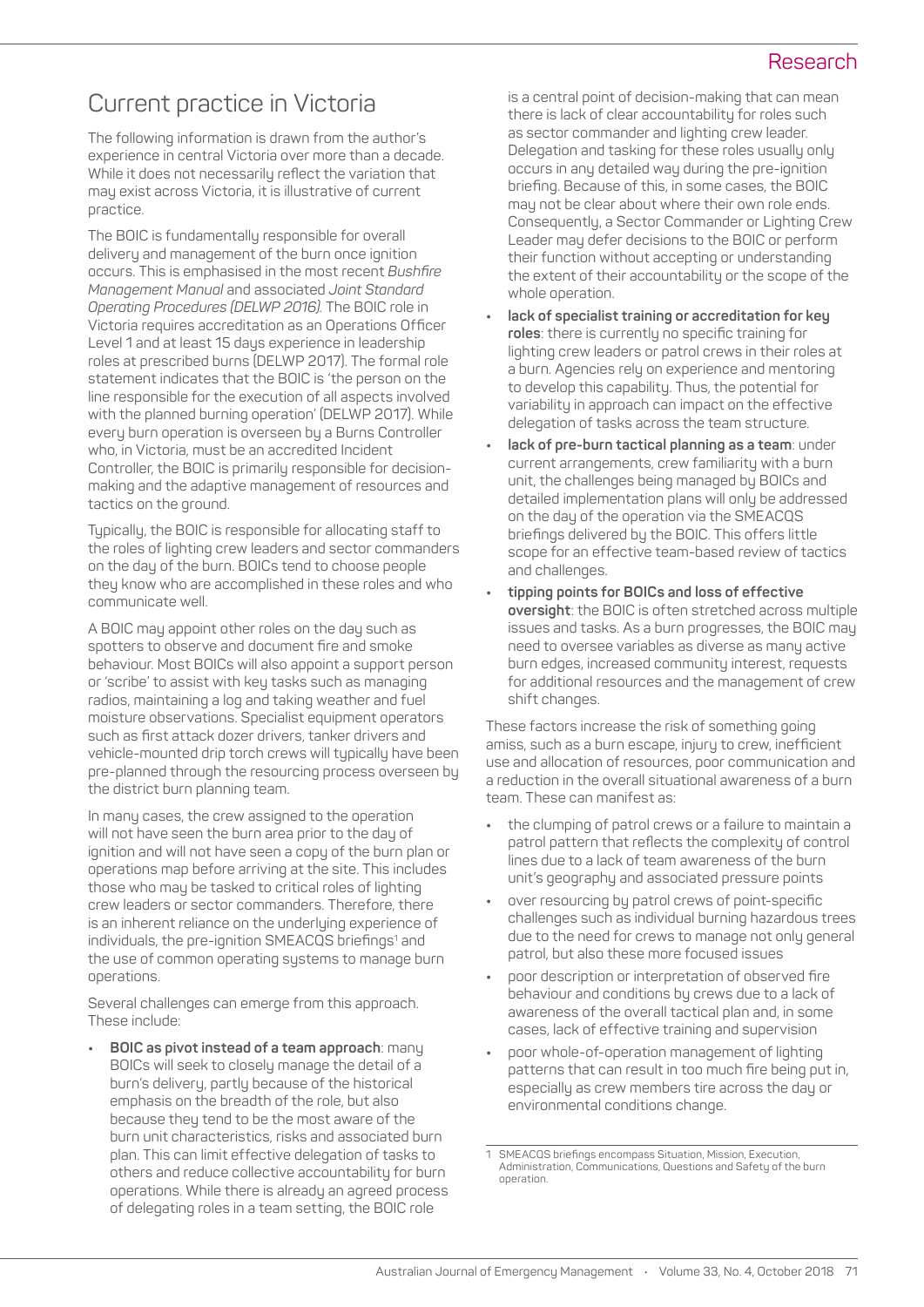These behaviours have the potential to lead to an injury or burn escape. While leadership exerted by key roles at a prescribed burn is critical, it is argued that challenges can be mitigated by better design, training and tasking of burn delivery teams.

## A new approach

Three steps are proposed to improve the functioning of the BOIC and the accountability of burn teams:

- **•** The creation of specific roles and associated accreditation in burn teams for lighting specialist, patrol specialist, hazardous tree specialist and weather specialist.
- **•** The rationalisation of the roles of BOIC and sector commander so these become more manageable and increase their capacity to exercise overall strategic operational control.
- **•** The use of pre-burn field inspections and team-based tactical planning involving the Burns Controller, BOIC and the other specialists.

It is critical that proposals align with the fundamental principles of AIIMS4; including unity of command and span of control (AFAC 2013). These new roles reinforce these principles and bring flexibility and scalability by embedding formal skills and experience by crews into a structure that better defines crew accountability. This approach supports the BOIC and sector commanders to maintain oversight of a prescribed burn operation. Table 1 outlines the proposed new roles.

The lighting specialist role would replace the current role of a lighting crew leader. The latter role is assigned at most burns but has no specific accreditation or training that relates directly to the application of fire to different vegetation types or the management of a crew across the life of a burn operation.

The patrol specialist role is currently part of the sector commander role. Typically, a Sector Commander oversees the management of lighting, patrolling and hazardous tree management. The Patrol Specialist would report to the Sector Commander and provide focused attention on the quality of patrol by crews. A Sector Commander may lose this focus because they deal with a range of other issues that can lead to poor management of patrol resources.

Importantly, the patrol specialist role would not necessarily add value on a small sector or burn. In this situation the oversight provided by this role could be managed by the Sector Commander or BOIC. The patrol specialist role would be best used on large sectors where a Sector Commander is unable to effectively traverse the line due to distance or difficult terrain. In addition, all crews need specific training on what constitutes effective patrol in different conditions. This training needs to be formally developed, irrespective of whether a patrol specialist role is ever developed.

The other two roles allow hazardous tree management and weather and smoke observation to be effectively delegated in a way that ensures they receive consistent attention across the life of a burn. Both roles would require training beyond that currently supplied to crews as general competencies. For example, all crews in Victoria receive training in hazardous tree identification and marking. The hazardous tree specialist however, could be trained and mentored to achieve a higher level of capability in the identification and actual treatment of hazardous trees during an operation. They could also oversee the safe use and tasking of advanced fallers and plant equipment such as excavators.



**Interface burning in the Hepburn Regional Park adjacent to the township of Hepburn Springs in 2018. This image was taken by a drone that was used as part of the operation to provide the BOIC with real-time updates on fire behaviour and the smoke column.. Image: Richard Adams, Parks Victoria**



**Prescribed burning in the Wombat State Forest, Central Victoria, in 2018. Image: Anthony English**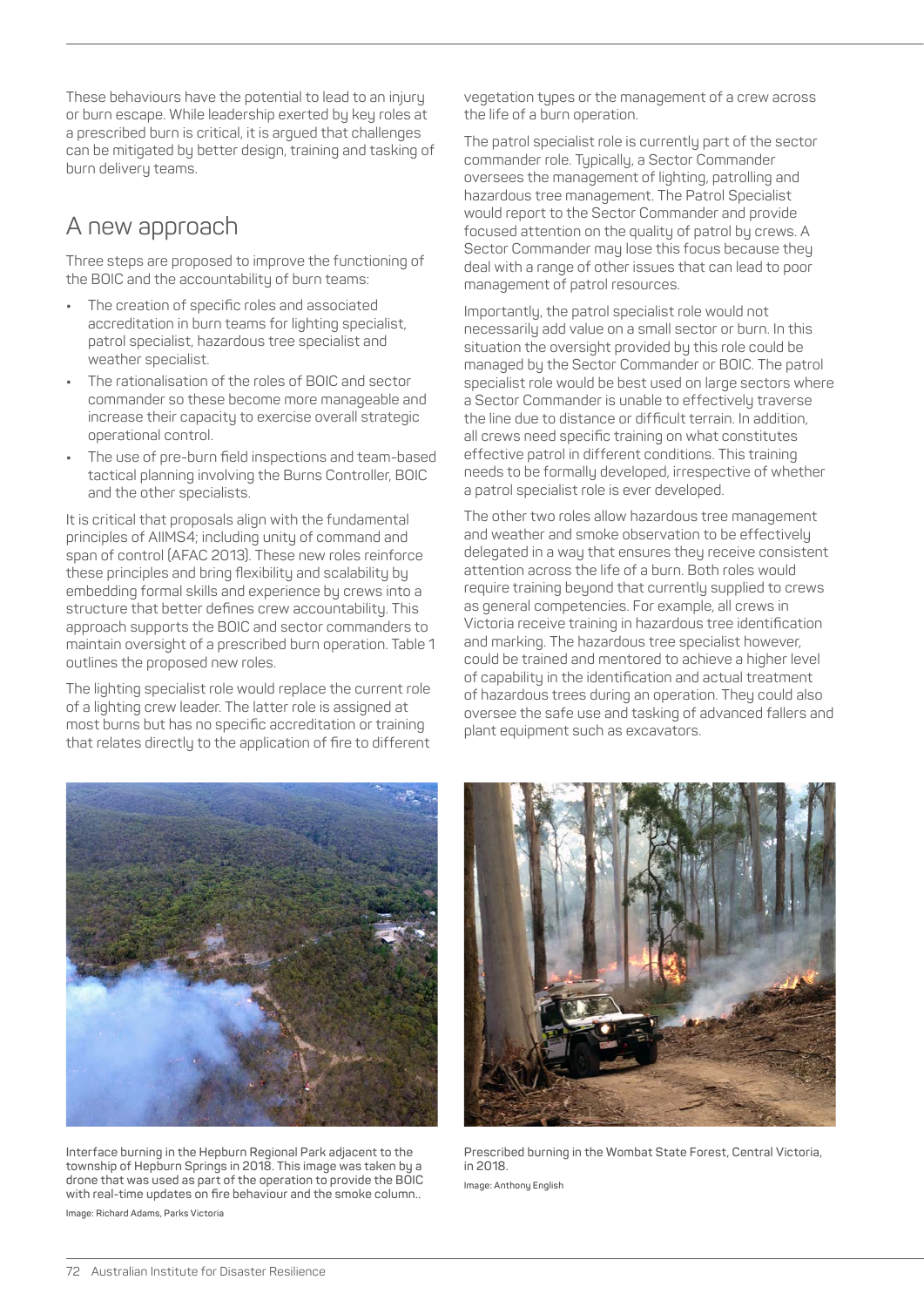Clearly, not all operations require these suggested roles to be allocated to a structure. However, creating them would allow a burn team to be structured or scaled up to suit the operational complexity of a prescribed burn. They would allow a BOIC to formally allocate tasks against an agreed competency or role description that supports effective and, importantly, a formal delegation of functions.

# Benefits of the change

Burning operations are complex and the implications of failure or safety incidents are high. The changes outlined here potentially generate a range of benefits that help manage this complexity.

First, they create a formal process for developing expertise and performance standards that match the complexity of operations and the implications of poor implementation.

Second, they provide a realistic and achievable scope of accountability for the BOIC as they create specific roles within teams. Operational procedures associated with crew safety, hazardous tree management, community engagement, shift management and other issues have become increasingly complex. The role of the BOIC as expert or pivot needs to be tempered by an emphasis on the team approach that places the BOIC in context.

Third, more effective tasking and professionalisation will benefit crew and community safety. The environmental risks present at a burn can be mitigated to some extent by good pre-burn management of hazards such as dangerous trees. However, the quality of supervision during a burn is as important as any pre-burn planning or physical management of risks. Role clarity and

#### **Table 1: Proposed new roles, accountabilities and operational benefit.**

| Role                                                               | Responsibilities                                                                                                                                                                                                                                                                                                                                                                                                                                                                                                                                                                                                                     | Operational benefit                                                                                                                                                                                                                                                                                                                                                                                                                                                                                                                                                                                                                                                  |
|--------------------------------------------------------------------|--------------------------------------------------------------------------------------------------------------------------------------------------------------------------------------------------------------------------------------------------------------------------------------------------------------------------------------------------------------------------------------------------------------------------------------------------------------------------------------------------------------------------------------------------------------------------------------------------------------------------------------|----------------------------------------------------------------------------------------------------------------------------------------------------------------------------------------------------------------------------------------------------------------------------------------------------------------------------------------------------------------------------------------------------------------------------------------------------------------------------------------------------------------------------------------------------------------------------------------------------------------------------------------------------------------------|
| Lighting<br>Specialist<br>(replaces<br>Lighting<br>Crew<br>Leader) | Reports to the Sector Commander if the burn is sectorised,<br>otherwise to BOIC.<br>Oversees deployment of crew according to direction from<br>Sector Commander and BOIC regarding lighting pattern.<br>Monitors lighting crew safety and compliance with<br>operational procedures.<br>Updates BOIC and Sector Commander(s) on progress,<br>issues and fire behaviour.<br>Monitors and adjusts lighting in collaboration with the BOIC<br>and Sector Commander(s).<br>Prevents under or over application of fire, loss of effective<br>communications between lighting crew members and loss<br>of effective reporting to the BOIC. | Opportunity to formalise the role accountable for the<br>application of fire during an operation. For example, the role<br>could be trained to understand fire behaviour in different<br>conditions and vegetation types.<br>Limits potential for over or under application of fire.<br>Provides more direct management of lighting crew<br>performance and safety.<br>Creates a team structure that encourages communication<br>between crew members and upward to the BOIC.<br>Limits potential for other staff to negatively impact on a<br>prescribed burn by adding fire or directing lighting crew<br>members to add fire outside the direction from the BOIC. |
| Patrol<br>Specialist                                               | Reports to the Sector Commander if burn is sectorised.<br>otherwise to the BOIC.<br>Monitors crew safety and their compliance with safe<br>working procedures and tasking and reports on these<br>factors to Sector Commander(s) or the BOIC.<br>Updates the BOIC and Sector Commander(s) on the<br>effectiveness of the patrol pattern.<br>Assists the BOIC or Sector Commander(s) to prevent<br>bunching of patrol resources or loss of coordination<br>between patrol and lighting crews.                                                                                                                                         | Opportunity to develop accreditation in the management<br>of patrol tasks.<br>Provides capacity for improved oversight of crew<br>performance and safety at larger or more complex<br>prescribed burns.<br>Assists the BOIC and Sector Commander(s) to understand<br>the effectiveness of patrol and resource allocation during<br>the operation and supports BOIC and Sector Commander<br>decision-making.                                                                                                                                                                                                                                                          |
| Hazardous<br><b>Tree</b><br>Specialist<br>land teaml               | Reports to Sector Commander(s) if burn is sectorised,<br>otherwise to the BOIC.<br>Assesses tree risk throughout the operation on defined<br>sector(s).<br>Monitors the condition of hazardous trees identified by<br>crews on defined sector(s) and advises the BOIC and<br>Sector Commander(s) on risk and treatment options.<br>Oversees the management of dedicated crew or plant<br>tasked pre-burn to manage hazardous trees during the<br>burn operation.                                                                                                                                                                     | Provides dedicated resources to safety and control issues<br>that are not diverted by other operational needs such as<br>patrolling or extinguishing spotting.<br>Supports enhanced crew safety by providing expert<br>assessment and targeted response by a dedicated team.<br>Allows continuity in tree risk assessment during the<br>operation.<br>Assists patrol crews to maintain patrol discipline by<br>providing a dedicated resource that allows them to focus<br>on their core tasks.                                                                                                                                                                      |
| Weather<br>Specialist                                              | Reports to the BOIC.<br>Takes weather and fuel moisture readings at agreed times<br>and locations and provides data to BOIC.<br>Analyses trends in data and provides this insight to the<br>BOIC.<br>Observes smoke columns and advises the BOIC of any<br>issues arising such as impacts on local communities,<br>businesses, roads and traffic.                                                                                                                                                                                                                                                                                    | Provides the BOIC and the Burns Controller with regular<br>and high-quality weather information and analysis.<br>Enhances crew safety and supports BOIC decision-making.                                                                                                                                                                                                                                                                                                                                                                                                                                                                                             |